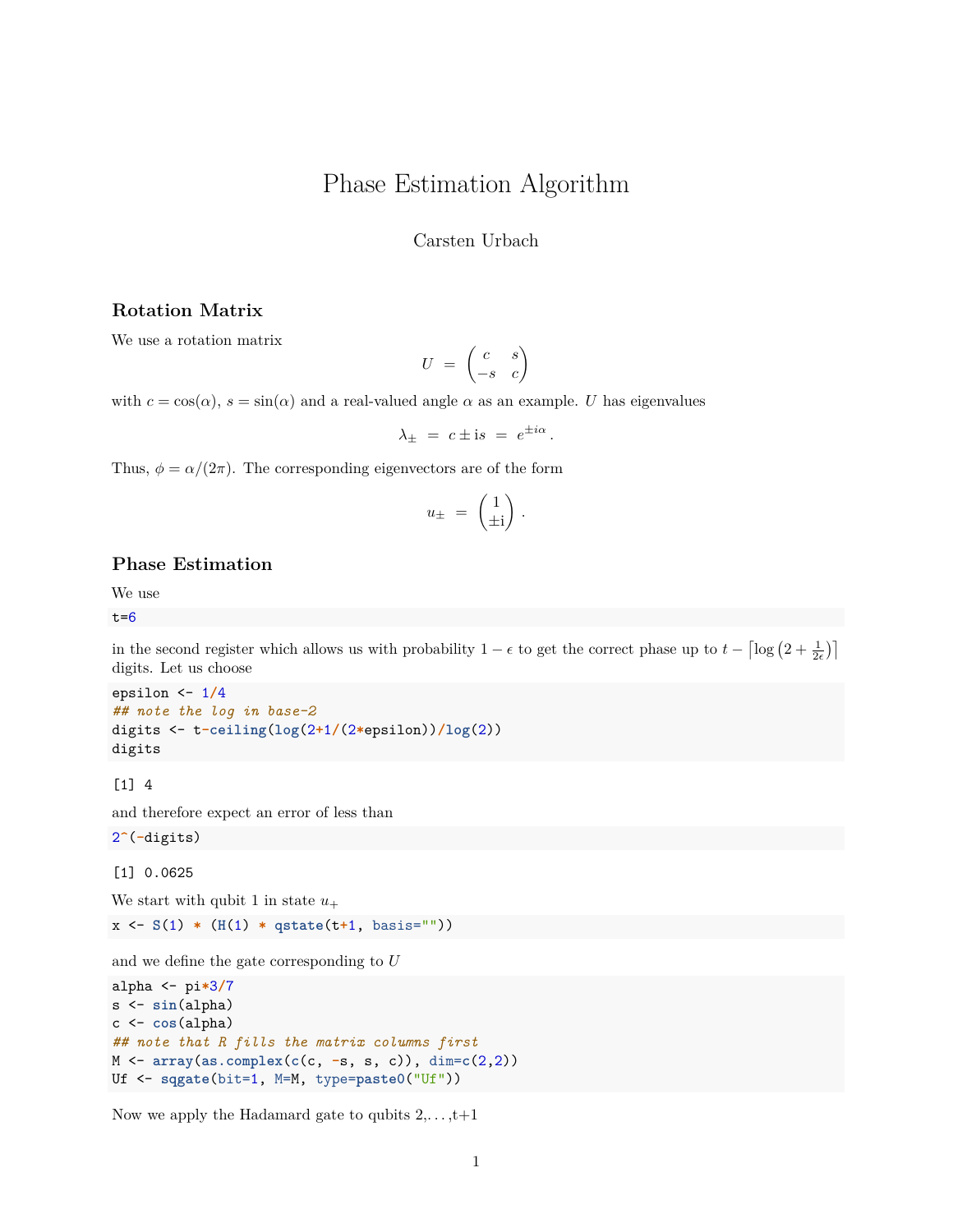```
for(i in c(2:(t+1))) {
  x <- H(i) * x
}
```

```
and the controlled U_f
```

```
for(i in c(2:(t+1))) {
  x <- cqgate(bits=c(i, 1),
              gate=sqgate(bit=1,
                          M=M, type=paste0("Uf", 2^(i-2)))) * x
 M <- M %*% M
}
```

```
plot(x)
```


Next we apply the inverse Fourier transform

```
x <- qft(x, inverse=TRUE, bits=c(2:(t+1)))
plot(x)
```


*x* is now the state  $|\phi\rangle|u\rangle$ .  $|\phi\rangle$  is not necessarily a pure state. The next step is a projective measurement of  $|\phi\rangle$ 

```
xtmp <- measure(x)
cbits <- genStateNumber(which(xtmp$value==1)-1, t+1)
phi <- sum(cbits[1:t]/2^(1:t))
```
cbits[1**:**t]

[1] 0 0 1 1 0 1

phi

[1] 0.203125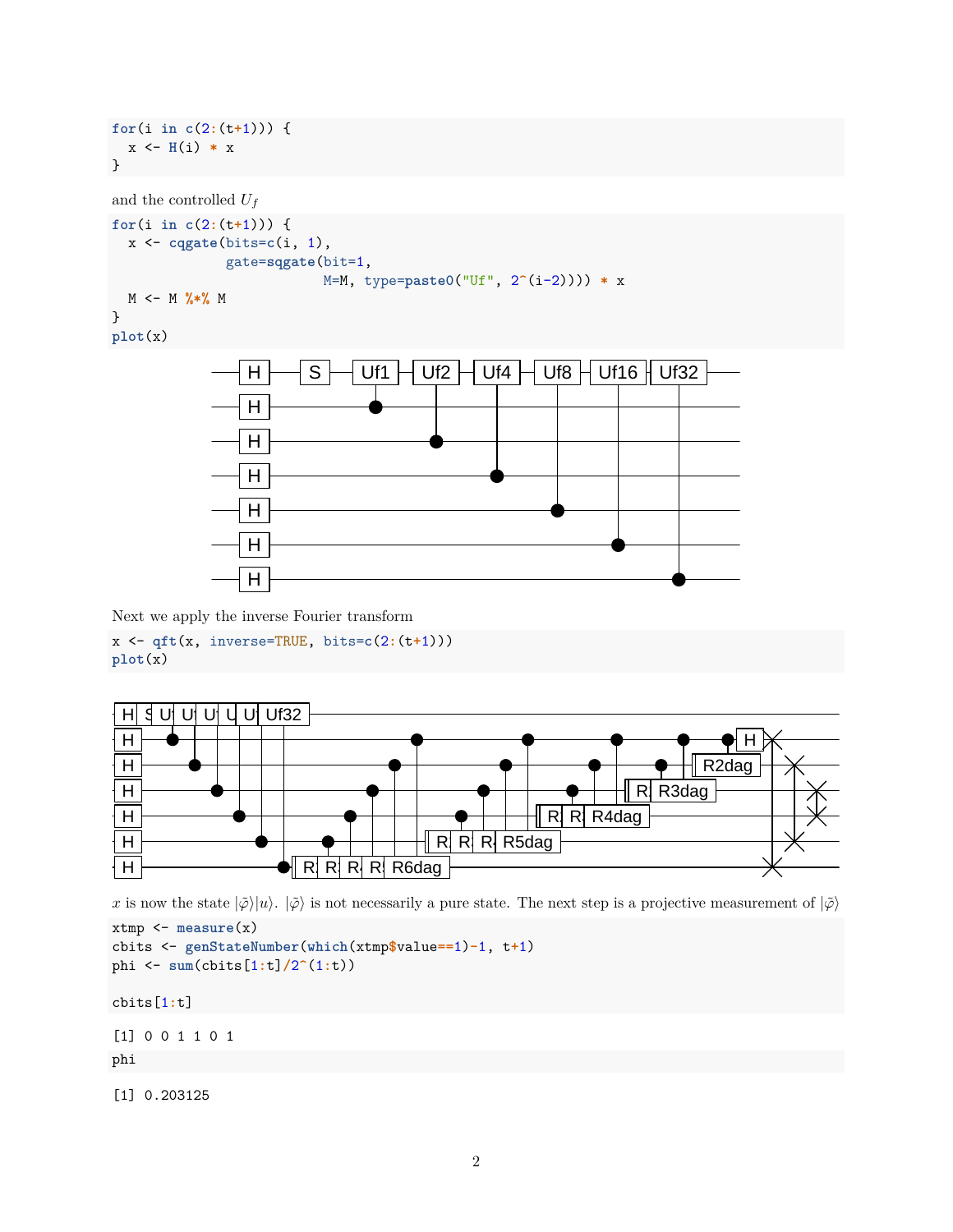Note that we can measure the complete state, because  $|u\rangle$  is not entangled to the rest. We find that usually phi**-**alpha**/**(2**\***pi)

[1] -0.01116071

is indeed smaller than the maximal deviation  $2^{-\text{digits}} = 0.0625$  we expect. The distribution of probabilities over the states in  $|\tilde{\varphi}\rangle$  is given as follows (factor 2 from dropping  $|u\rangle$ )

```
plot(2*abs(x@coefs[seq(1,128,2)])^2, type="l",
     ylab="p", xlab="state index")
```


#### **Starting from a random state**

The algorithm also works in case the specific eigenvector cannot be prepared. Starting with a random initial state  $|\psi\rangle = \sum_{u} c_u |u\rangle$ , we may apply the very same algorithm and we will find the approximation to the phase  $\varphi_u$  with probability  $|c_u|^2(1-\epsilon)$ .

We prepare the second register in the state

$$
\binom{1}{1} = (1-i)u_+ + (1+i)u_-.
$$

```
x <- (H(1) * qstate(t+1, basis=""))
```
This implies that we will find both  $\varphi_u$  with equal probability.

```
for(i in c(2:(t+1))) {
  x <- H(i) * x
}
M <- array(as.complex(c(c, -s, s, c)), dim=c(2,2))
for(i in c(2:(t+1))) {
  x <- cqgate(bits=c(i, 1),
              gate=sqgate(bit=1,
                          M=M, type=paste0("Uf", 2^(i-2)))) * x
```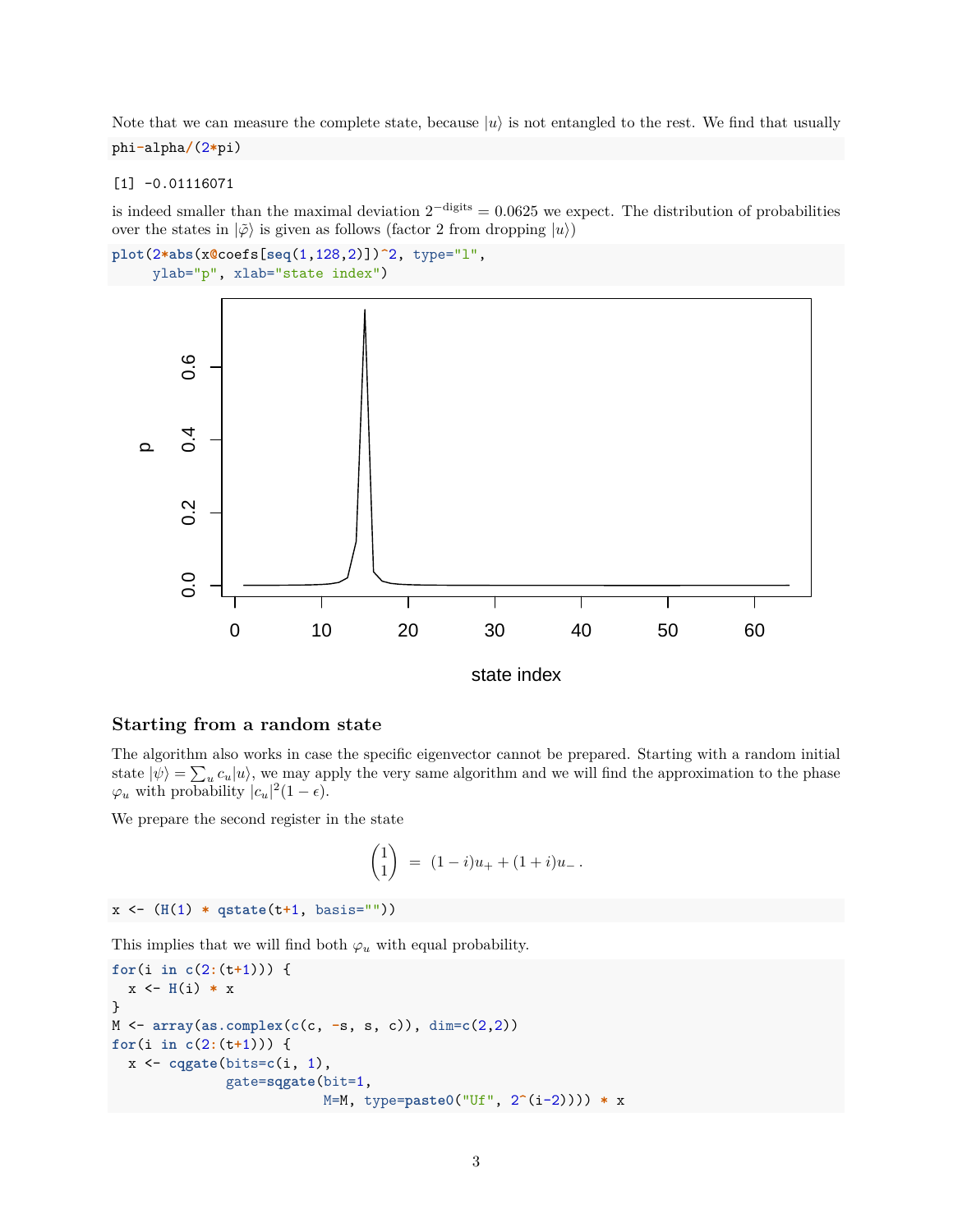```
M <- M %*% M
}
x <- qft(x, inverse=TRUE, bits=c(2:(t+1)))
measurephi <- function(x, t) {
  xtmp <- measure(x)
  cbits <- genStateNumber(which(xtmp$value==1)-1, t+1)
  phi <- sum(cbits[1:t]/2^(1:t))
  return(invisible(phi))
}
phi <- measurephi(x, t=t)
2*pi*phi
[1] 1.079922
```

```
phi-c(+alpha, 2*pi-alpha)/2/pi
```
[1] -0.04241071 -0.61383929

We can draw the probability distribution again and observe the two peaks corresponding to the two eigenvalues

```
plot(abs(x@coefs)^2, type="l",
    ylab="p", xlab="state index")
```


state index

Let's measure 1000 times, which is easily possible in our simulator

```
phi <- c()
for(i in c(1:N)) {
  phi[i] <- measurephi(x, t)
}
hist(phi, breaks=2^t, xlim=c(0,1))
abline(v=c(alpha/2/pi, 1-alpha/2/pi), lwd=2, col="red")
```